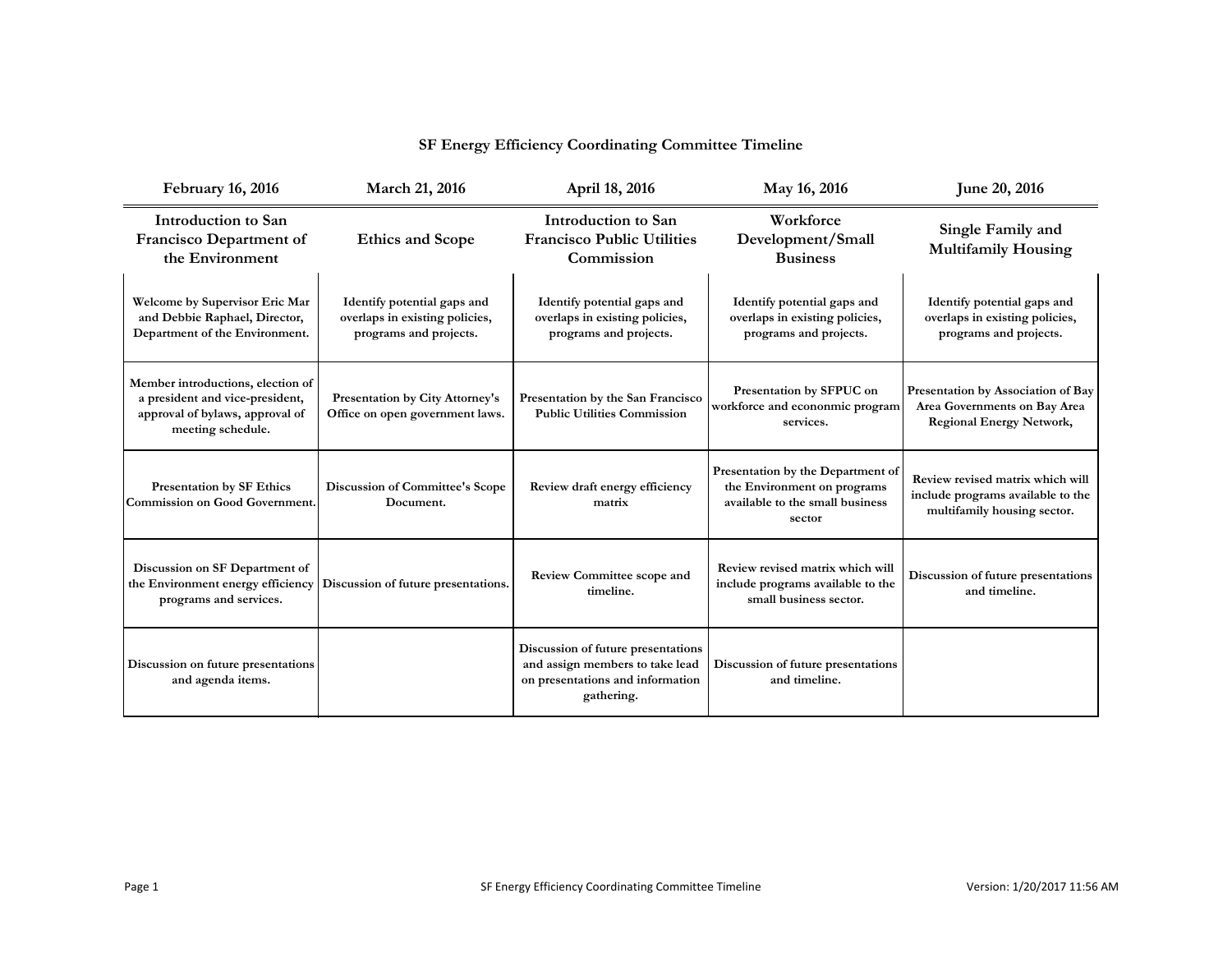| <b>July 18, 2016</b>                                                                                                                                                            | <b>August 15, 2016</b>   | September 19, 2016                                                                                                                                                              | October 17, 2016                                                                                                           | <b>November 21, 2016</b>                                                                                                   |
|---------------------------------------------------------------------------------------------------------------------------------------------------------------------------------|--------------------------|---------------------------------------------------------------------------------------------------------------------------------------------------------------------------------|----------------------------------------------------------------------------------------------------------------------------|----------------------------------------------------------------------------------------------------------------------------|
| <b>Energy Data/Low Income</b><br>Programs                                                                                                                                       | <b>Meeting Cancelled</b> | <b>Community Choice</b><br><b>Aggregate Programs</b>                                                                                                                            | <b>Review of Draft</b><br><b>Recommendations</b>                                                                           | <b>Review of Draft</b><br>Recommendations                                                                                  |
| Discuss recommendations and<br>policy standards on how SF should<br>equitably spend energy efficiency<br>monies and align programs with<br>other utility and regional programs. |                          | Discuss recommendations and<br>policy standards on how SF should<br>equitably spend energy efficiency<br>monies and align programs with<br>other utility and regional programs. | Discuss outline of report to the<br><b>Board of Supervisors</b>                                                            | Discuss outline of report to the<br><b>Board of Supervisors</b>                                                            |
| Presentation by SF Department of<br>the Environment on energy data<br>access.                                                                                                   |                          | Presentation by CleanPowerSF and<br>MarinCleanEnergy.                                                                                                                           | Discuss draft findings and<br>recommendations to the Board of<br>Supervisors, the Mayor, City<br>officers and departments. | Discuss draft findings and<br>recommendations to the Board of<br>Supervisors, the Mayor, City<br>officers and departments. |
| Presentation by Pacific Gas and<br><b>Electric Company.</b>                                                                                                                     |                          | Review revised matrix of San<br>Francisco energy efficiency<br>programs.                                                                                                        | Review revised matrix of San<br>Francisco energy efficiency<br>programs.                                                   | Review revised matrix of San<br>Francisco energy efficiency<br>programs.                                                   |
| Review revised matrix of San<br>Francisco energy efficiency<br>programs.                                                                                                        |                          | Discussion of future presentations<br>and timeline.                                                                                                                             | Discussion of future presentations<br>and timeline.                                                                        | Discussion of future presentations<br>and timeline.                                                                        |
| Discussion of future presentations<br>and timeline.                                                                                                                             |                          |                                                                                                                                                                                 |                                                                                                                            |                                                                                                                            |

## **SF Energy Efficiency Coordinating Committee Timeline**